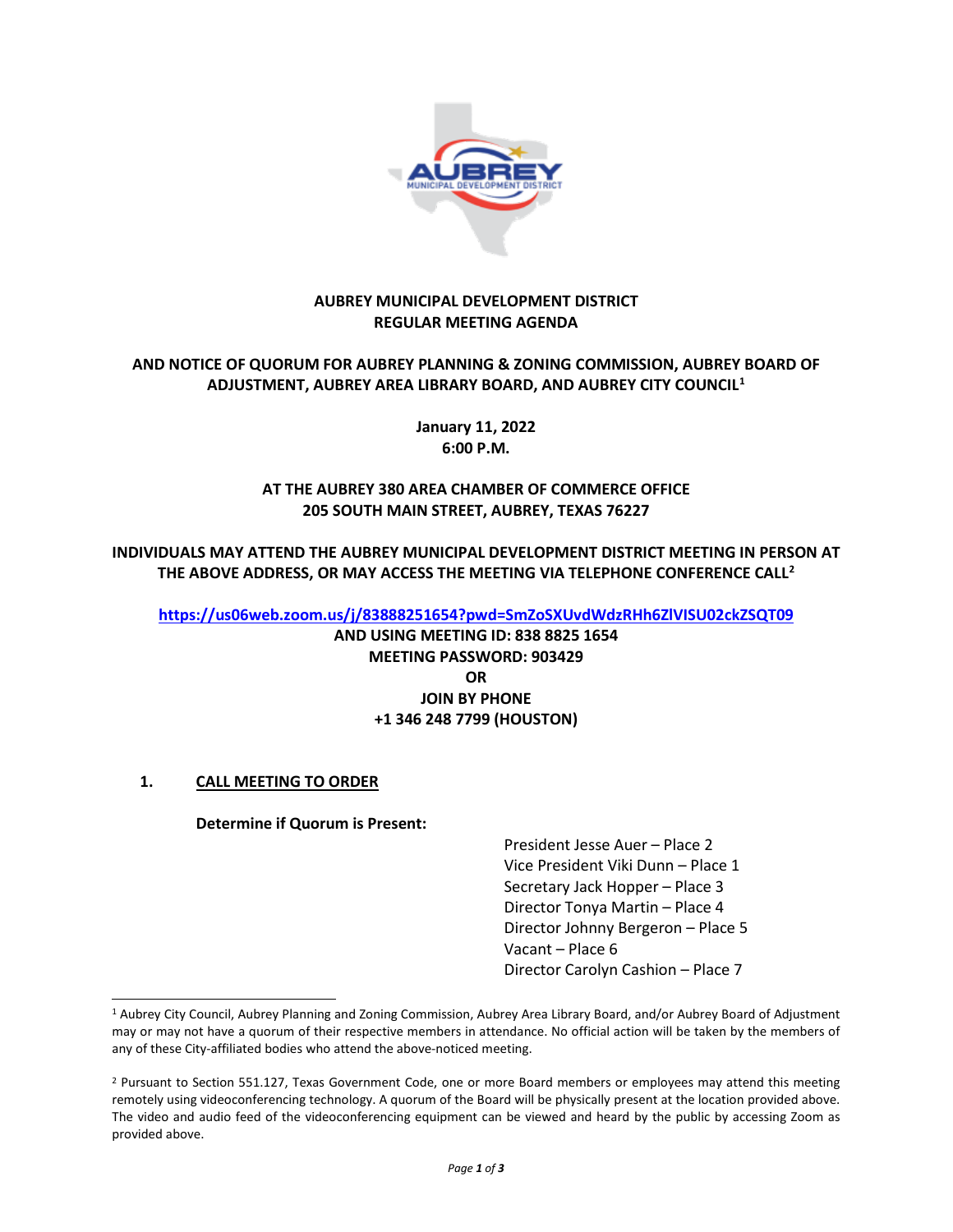## **2. INVOCATION & PLEDGE OF ALLEGIANCE**

*Pledge of Allegiance to the Flag – "I pledge allegiance to the Flag of the United States of America, and to the Republic for which it stands, one Nation under God, indivisible, with liberty and justice for all."*

*Pledge of Allegiance to the Texas Flag – "Honor the Texas flag; I pledge allegiance to thee, Texas, one state under God, one and indivisible."*

### **3. COMMUNITY ANNOUNCEMENTS**

*Items of community interest include: expressions of thanks, congratulations, or condolence; an honorary or salutary recognition of an individual; a reminder about an upcoming event organized or sponsored by the governing body; and announcements involving an imminent threat to the public health and safety that has arisen after the posting of the agenda.*

#### **4. CITIZEN INPUT**

*At this time, any person may address the board regarding an item on this meeting agenda that is not scheduled for a public hearing. Also, at this time any person may address the board regarding an item that is not on this meeting agenda. Each person will be allowed up to three minutes to speak. No discussion or action may be taken at this meeting on items not listed on this agenda, other than to make statements of specific factual information in response to a citizen's inquiry or to recite existing policy in response to the inquiry.*

- **5.** Discussion regarding Place 6 vacancy on the Board of Directors. (Auer | [Document Link\)](https://www.dropbox.com/s/v89tsro0jq27oyw/2022%200111%20Item%205.pdf?dl=0)
- **6.** Consideration and action regarding the minutes of: (Gray/Bauer [| Document Link\)](https://www.dropbox.com/sh/k5vtn74n3gsbaki/AACts_Pq98OHoOQJC30b9LTba?dl=0)
	- a) October 12, 2021 Joint Board Meeting
	- b) October 12, 2021 Regular Board meeting
	- c) November 9, 2021 Regular Board Meeting
	- d) November 23, 2021 Special Called Meeting
- **7.** Consideration and action regarding the Financial Reports from: (Gray/Bauer [| Document Link\)](https://www.dropbox.com/s/z0mk17chyrr8j1b/2022%200111%20Item%207.pdf?dl=0)
	- a) November 2021
	- b) December 2021
- **8.** Consideration and action regarding the Executive Director recruitment and hiring process. (Bauer [| Document Link\)](https://www.dropbox.com/s/29bhyw5iu7t27sx/2022%200111%20Item%208.pdf?dl=0)
- **9.** Consideration and action on a Performance Agreement by and between the Aubrey Municipal Development District and Chicken Express of Aubrey. (Gray/Bauer [| Document Link\)](https://www.dropbox.com/s/zy68enimaudi1g7/2022%200111%20Item%209.pdf?dl=0)
- **10.** Consideration and action regarding building repairs and renovations to 205 S. Main (Aubrey Area Chamber Office). (Gray/Bauer | [Document Link\)](https://www.dropbox.com/s/uco9zcgw72aad51/2022%200111%20Item%2010.pdf?dl=0)
- 11. Discussion regarding development update. (Gray/Bauer [| Document Link\)](https://www.dropbox.com/s/6irv65a52ysva0p/2022%200111%20Item%2011.pdf?dl=0)

#### **12. EXECUTIVE SESSION**

In accordance with Texas Government Code, Section 551.001, et seq., the Board of Directors will recess into Executive Session (closed meeting) to discuss the following:

a) Section 551.087 Economic Development Negotiations. To discuss or deliberate regarding commercial or financial information that the City has received from a business prospect